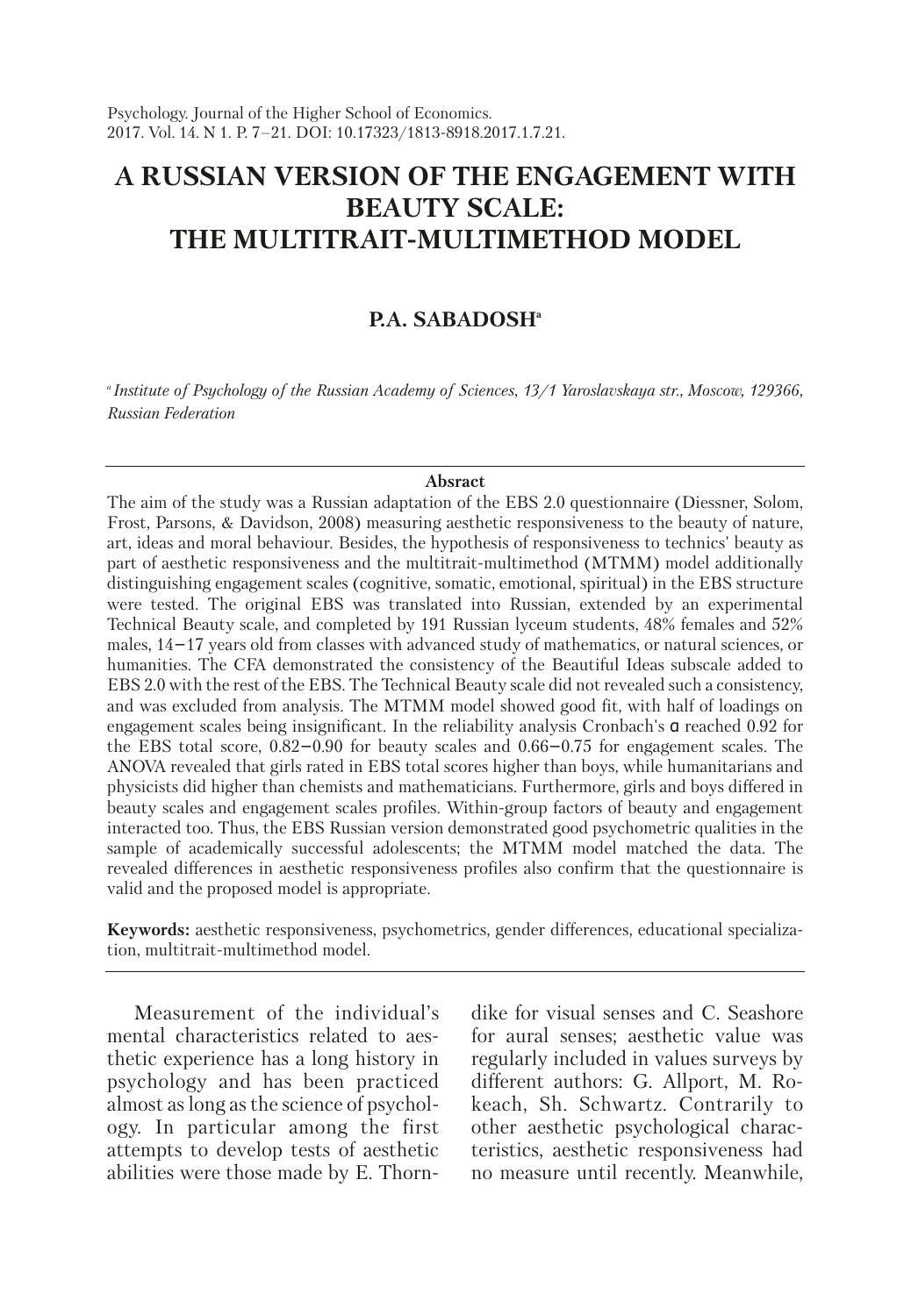from A. Maslow's works to modern positive psychology aesthetic responsiveness is considered as personal growth factor influencing subjective well-being and even as a benefit to recovery from depression and anxiety disorders (Peterson, Park, & Seligman, 2006). Overall, this personal trait should be deemed an important psychic resource (though undervalued until recently), thus meriting a dedicated valid measure.

Few self-report instruments developed in the last decades tap into the domain in question, two amongst them being personality inventory subscales: the Aesthetics facet of the Openness scale of the NEO Personality Inventory–Revised (NEO PI-R) (Costa & McCrae, 1992), and the Appreciation of Beauty and Excellence subscale (ABE) (Haidt & Keltner, 2004) of the Appreciation of Values in Action Inventory of Strengths (VIA-IS) (Peterson & Seligman, 2004). Not surprisingly the Aesthetics facet conceptualizes aesthetic responsiveness as openness to (as well as sensation seeking of) corresponding specific experiences, while the ABE primarily deals with self-transcendent experiences of awe, admiration, elevation. The former has a narrow focus on art issues, while the latter is devoted to responsiveness in two different matters: (1) beauty and (2) excellence, including its non-aesthetic forms of mastery and moral goodness. Besides, the fact of both being subscales makes them embarrassing to operate as independent instruments.

The two other measures are standalone scales conceived specially to fill the gap: the Engagement With Beauty Scale (EBS) (Diessner, Solom, Frost, Parsons, & Davidson, 2008), and the Appreciation of Beauty and Excellence Test (ABET) (Güsewell & Ruch, 2012). Conceptually both are similar to the ABE, positing a second-order general factor of aesthetic responsiveness behind various kinds of specific experiences. The EBS authors replaced the term *appreciation* with *engagement with beauty*, accentuating its specific experiential nature and thus confining the theoretical trait model solely to different kinds of *beauty experience*. The ABET is based on a more comprehensive responsiveness model similar to that of the ABE including non-aesthetic goodness as well. Güsewell and Ruch assumed the intra-individual variance of subscales due to a personal responsiveness profile in the good-beautiful continuum. In the mentioned authors' study the ABET showed a significant convergent validity with the ABE and the EBS, bringing evidence that all three instruments measured the same construct. The ABET differs from the rest of the measures in that its procedure implies stimuli's rating by a participant, therefore representing not a self-report, but rather a kind of test (just reflected by its name) that immediately faces it with a lot of generic problems of aesthetic testing (see Sabadosh, 2015b, 2016). Besides, the procedure of testing makes the ABET more time-consuming and rather not easy to administrate.

Thus, the EBS appears to be a more convenient aesthetic responsiveness measure, being short (14 items in Version 1.0), with a clear underlying theory ascending to Kantian views, and a corresponding three-(sub)scales struc ture of the engagement with (1) natural, (2) artistic, and (3) moral beauty. Each scale contains four items relevant to dif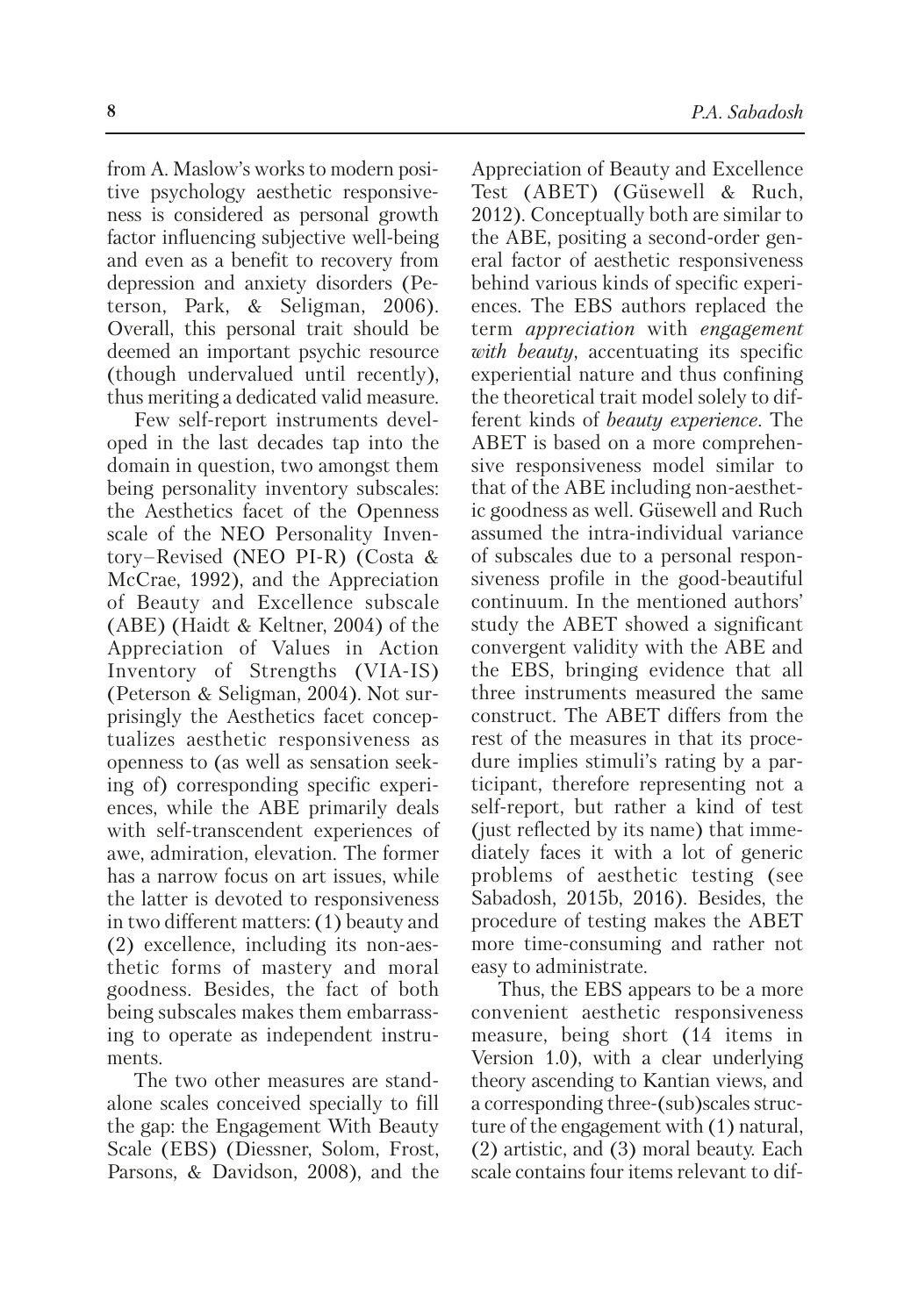ferent aspects of the aesthetic response:  $(1)$  cognitive,  $(2)$  somatic,  $(3)$  emotional, and (4) spiritual, each expressed in the same terms differing just in the object experienced, plus two Moral Beauty items concerning the desire to be better. In the questionnaire items are grouped by subject and come always in the same order starting with the cognitive aspect; there are no reverse items in the list.

EBS 1.0 demonstrated good structural and concurrent validity as well as retest reliability in the authors' initial studies using the North-American sample (Diessner et al., 2008). There are a few translations into different languages; in corresponding validation studies the initial finding about the three-factor structure of the questionnaire was reproduced in rather modest samples (Richel et al., 2008; Dachs & Diessner, 2009).

Recently Rhett Diessner, the principal author of the EBS, added the fourth scale, that of engagement with beautiful ideas (Ideal Beauty) to the initial questionnaire version, thus converting it into EBS 2.0. It was translated into Chinese, and the first validation study conducted in Hong Kong brought an unexpected result: instead of the hypothesized four-factor structure, the most of the variance accounted for a unique factor (Hui & Diessner, 2015). The authors explain the finding by the holistic mentality of the Cantonese sample. Meanwhile the new Ideal Beauty subscale still needs to be validated.

The latter case raises some theoretical questions along with the EBS 2.0 validation task. There are plenty of potentially aesthetic objects in the world; if we add a scale to the existing structure, why not to continue, and when to stop? Does the last finding with the Chinese sample mean that the kinds of beauty's list depend on culture? Then in particular, how long is the list in Russian? As the next subscale candidate we can consider the engagement with beauty revealed in appliances, constructions, facilities, machineries and other technical stuff. The technical beauty phenomenon, though having some intersections with artistic and ideal beauty, is distinct enough to be conceptualized in its proper categories of industrial design and technical aesthetics. Therefore, we can anticipate its independence as a new factor in the EBS structure.

In their paper Güsewell and Ruch (2012) suggested the use of the ABET subscales and the corresponding continuum "beauty — goodness" for determining individual profiles of responsiveness besides general trait measurement. The same possibility may be examined for the EBS, with the individual profile of beauty subscales presumably indicating the kind of preferred beauty and thus being related to personal motivational attitudes. The other promising plane for analysis is items tapping into different aspects of aesthetic response. In Diessner's model they are just correlated, while obviously pointing out important psychic processes behind them. According to my assumption, there is a possibility of their aggregation into factors, or subscales, constituting another continuum "appreciation — engagement", i.e. cognitive — emotional, mentioned by Güsewell and Ruch but not included in their model. Thus I proposed the multitrait-multimethod model (MTMM) comprising two planes: "objective", i.e.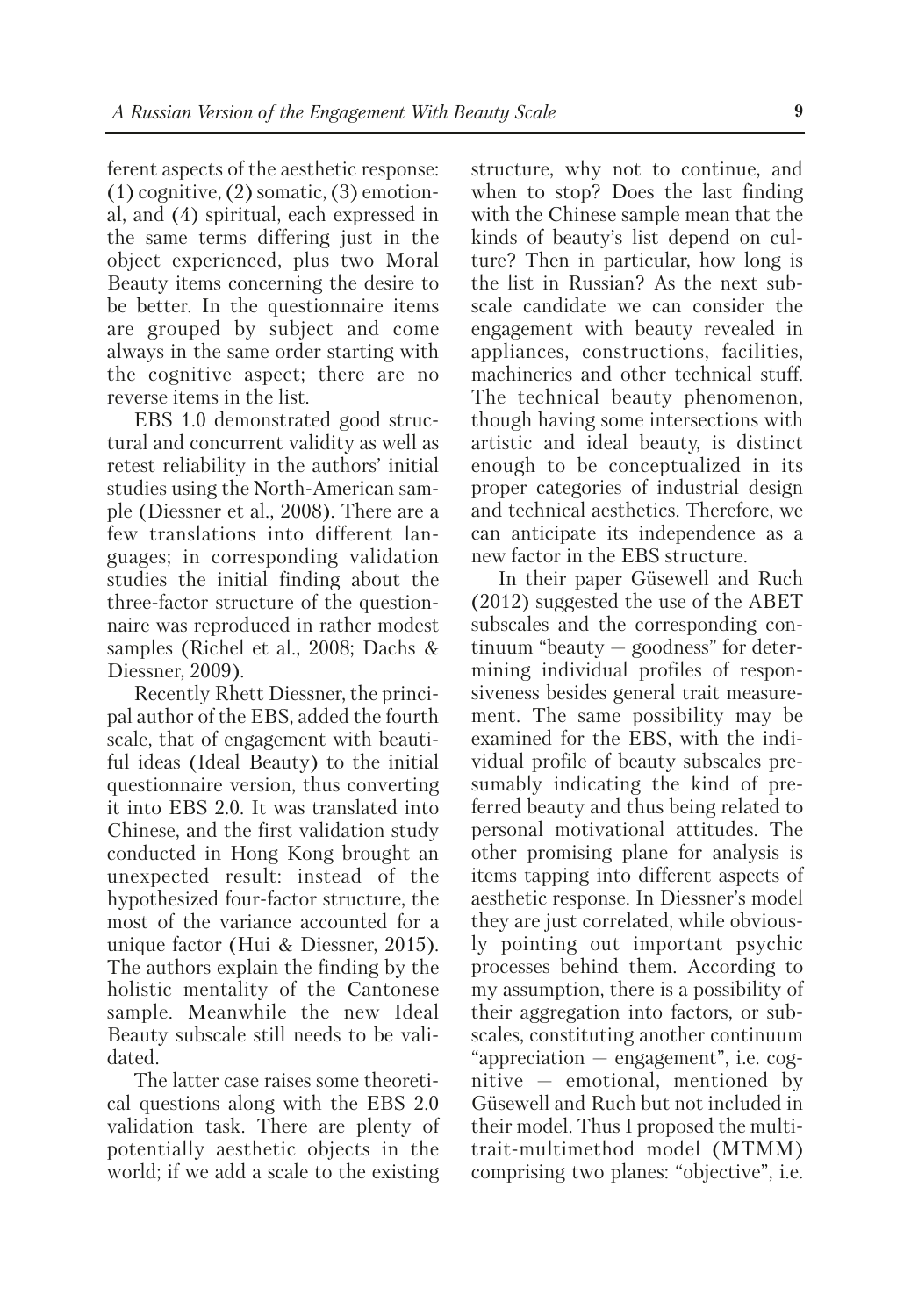kinds of beauty, and "subjective", i.e. aspects of engagement (Sabadosh, 2015a).

There has been no sufficiently validated self-report aesthetic responsiveness measure in Russian until now. Though NEO-PIR and VIA-AS were adapted in Russian (Oryol & Senin, 2004; Burovikhina, Leontiev, & Osin, 2007), no evidence of concurrent validity of the former's Aesthetics facet or the latter's ABE Russian versions has been reported. As it appears from the above, translation of the EBS into Russian and its validation is the optimal solution to fill the gap.

1.Along with the task of EBS adaptation we can put in a set of hypotheses:

2.The EBS in Russian has a factor structure similar to the original English version.

3.The new EBS 2.0 Ideal Beauty, and freshly introduced Technical beauty subscales are consistent with the EBS structure.

4.There are individual differences not only in general engagement with beauty level but in the subscales profile.

5.There is another plane of subscales in the EBS besides the kinds of beauty: that of engagement aspects.

6.The Russian EBS has acceptable internal and concurrent validity.

To test these hypotheses I ran an empirical study.

# **Method**

# *Participants*

Participants were a convenience sample of 191 Russian lyceum (highly selective specialized school) students from the city of Yekaterinburg, Ural region, 48% females and 52% males, 14– 17 years old  $(M = 15.71; SD = 0.67)$ from classes with advanced study of mathematics, or natural sciences, or humanities.

## *Measure*

The EBS 2.0 was translated from English into Russian by two psychologists, and translated back by a native English speaker. The back-translation was approved by the principal author of the original EBS. In addition I created a supplementary Technical Beauty subscale intending to measure the engagement with beauty revealed in industrial design objects: machinery, constructions, appliances, etc. Its items were composed by putting the term "technics" in the same four types of sentences as in the original subscales.

To preliminary test the EBS Russian version content validity a pilot study was run involving 14 school teachers, who did not find any incomprehensible or ambiguous items or other inconsistencies.

# *Procedure*

Testing was organised according to generally accepted ethical norms. Students completed the EBS in class as part of development control tasks. Parental consent was obtained for minors accordingly to the lyceum's rules. There were 8 participants who skipped a total of 15 individual items in various scales. The missing data was substituted via multiple imputations in CFA, pairwise deleted in reliability analysis, and casewise deleted in ANOVA. Analyses were performed using the *R* software environment (R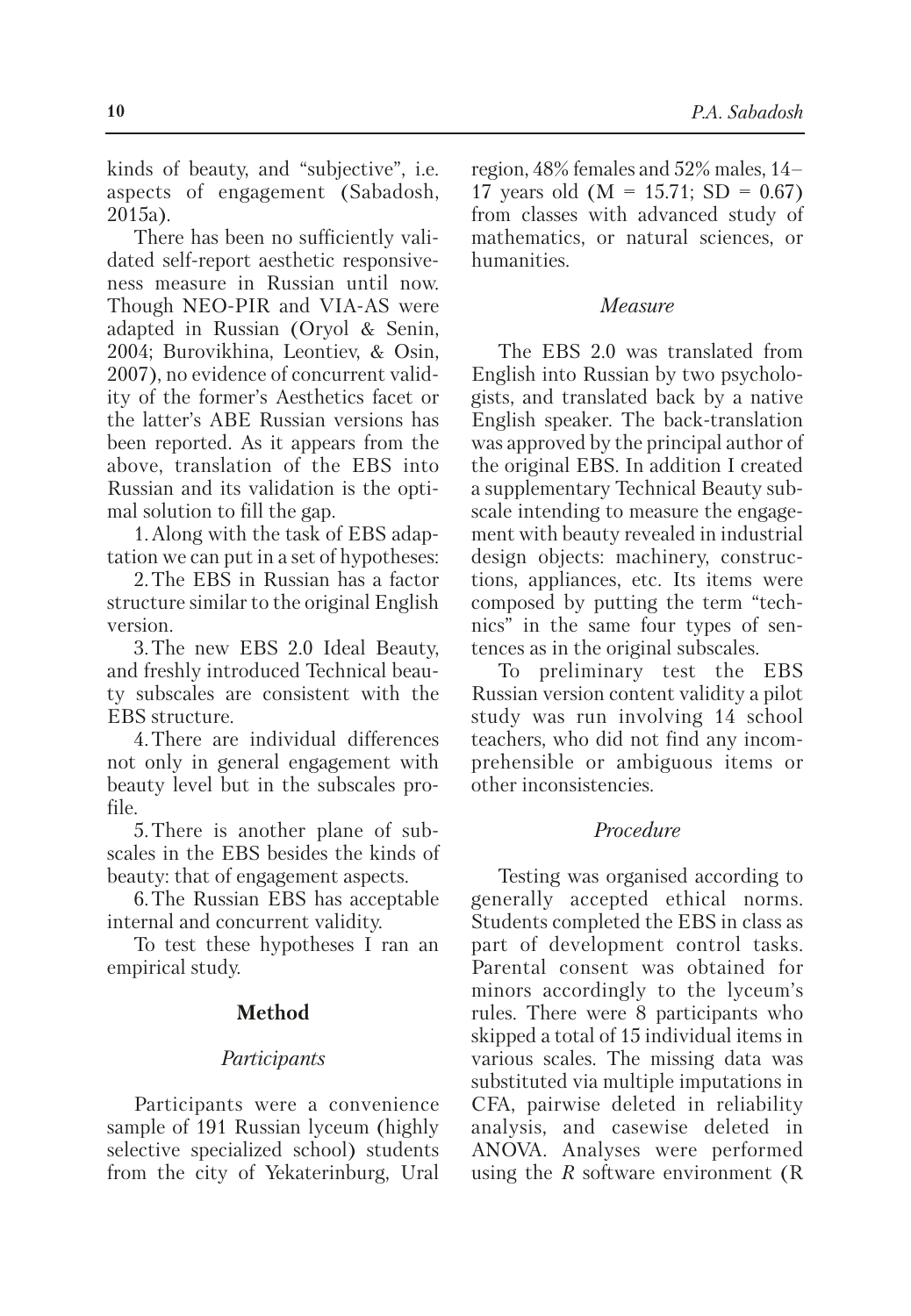Core Team, 2016), with packages: *lavaan* (Rosseel, 2012), *mice* (Buuren & Groothuis-Oudshoorn, 2011), *Dia grammer* (Sveidqvist et al., 2017), and *ez* (Lawrence, 2015).

#### **Results**

The EBS total scores had an actual range of 24–126 with a possible range of 18–126. The Moral Beauty scores ranged from 8 to 42 with a possible range of 6–42. Those of Ideal Beauty actually ranged from 5 to 28 with a possible range of  $4-28$ . Cognitive Engagement scores had an actual range 7–28 with a possible range of 4–28. Actual scores of the rest of the scales matched their possible ranges of 4–28.

Scores distributions of all the scales were left-skewed with average scores above the neutral baseline, except for Technical Beauty with a reverse pattern (see Table 1).

## *Structural validity*

To validate the structure of EBS scales I conducted a confirmatory factor analysis (CFA). As items scores distributions differed from normal, the maximum likelihood estimation method with robust (Huber-White) standard errors and the Yuan-Bentler scaled test statistic were applied.

Five measurement models were fitted in total.

Model 1 comprised four kinds of beauty: Natural, Artistic, Moral, and Ideal, as primary factors dominated by a second-order factor of General Beauty. It allowed correlations between the residuals for thematically similar items within five groups of cognitive, physiological, emotional, spiritual responses, and of change for the better. The entire model matched the structure of revised EBS 2.0.

Model 2 differed from the Model 1 in Ideal Beauty factor being independent.

*Table 1*

| Gender      | <b>Both</b> |      |      | Female | Male |      |  |  |
|-------------|-------------|------|------|--------|------|------|--|--|
| Statistic   | Mean        | SD.  | Mean | SD     | Mean | SD.  |  |  |
| Beauty      |             |      |      |        |      |      |  |  |
| Natural     | 4.82        | 1.36 | 5.37 | 1.03   | 4.31 | 1.44 |  |  |
| Artistic    | 4.51        | 1.42 | 5.16 | 1.12   | 3.91 | 1.41 |  |  |
| Moral       | 4.74        | 1.31 | 4.99 | 1.21   | 4.51 | 1.36 |  |  |
| Ideal       | 4.55        | 1.27 | 4.81 | 1.22   | 4.31 | 1.28 |  |  |
| Technical   | 3.53        | 1.5  | 2.96 | 1.34   | 4.06 | 1.45 |  |  |
| Engagement  |             |      |      |        |      |      |  |  |
| Cognitive   | 5.49        | 0.99 | 5.78 | 0.83   | 5.23 | 1.05 |  |  |
| Somatic     | 4.05        | 1.28 | 4.48 | 1.08   | 3.66 | 1.32 |  |  |
| Emotional   | 4.71        | 1.25 | 5.2  | 1.02   | 4.26 | 1.28 |  |  |
| Spiritual   | 4.07        | 1.33 | 4.54 | 1.18   | 3.63 | 1.32 |  |  |
| Total score | 4.66        | 1.05 | 5.07 | 0.86   | 4.28 | 1.07 |  |  |

**Descriptive statistics of the EBS and its subscales plus the experimental Technical Beauty scale**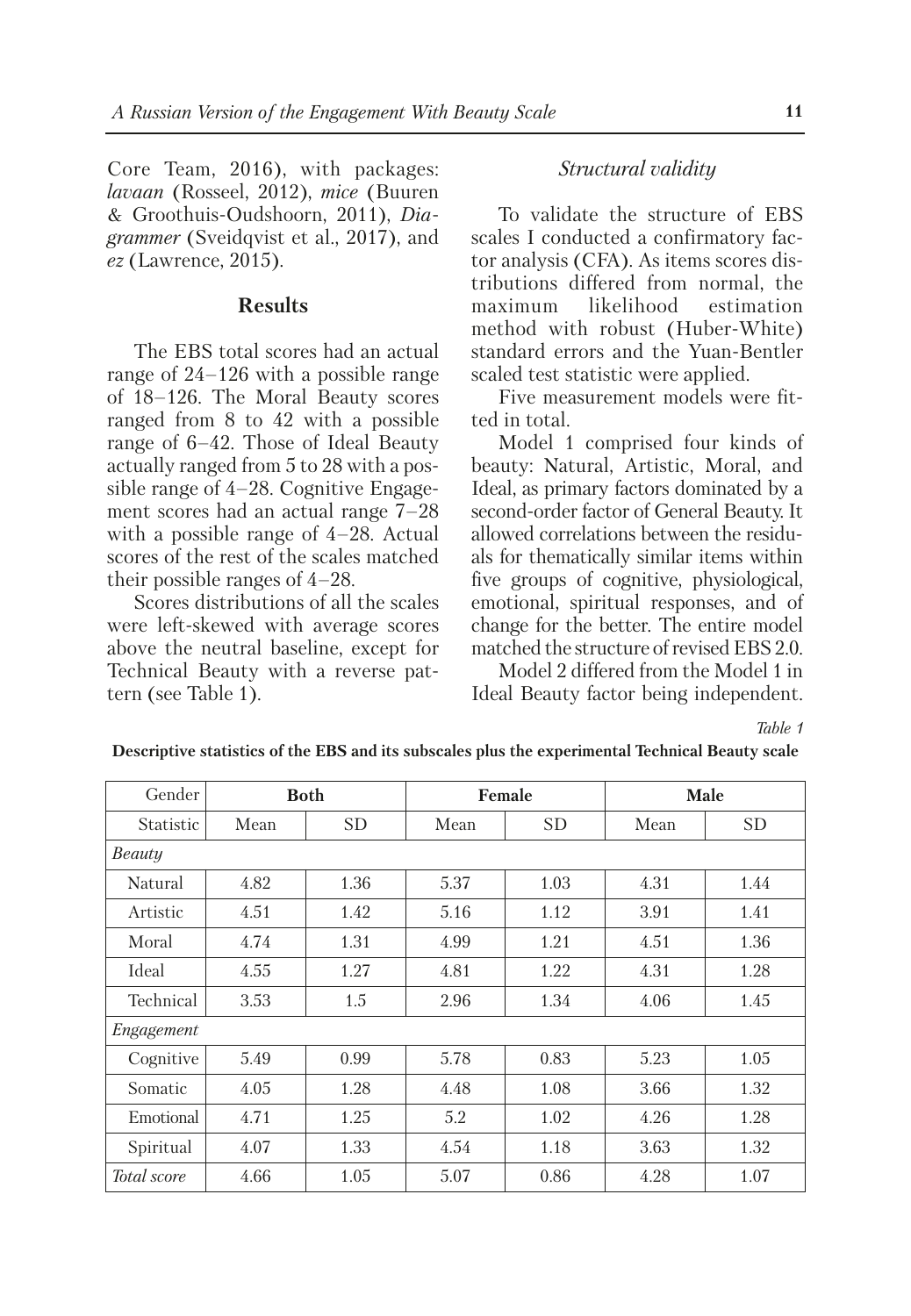The rest of the three-factor structure was adjusted to match the original EBS 1.0 study, where the residual variances of Natural Beauty and Moral Beauty were constrained to be equal. Model 2 represented an alternative hypothesis of Ideal Beauty's inconsistency with initial EBS subscales.

Model 3 consisted of all five kinds of beauty as primary factors dominated by the single General Beauty factor while allowing thematically similar items to correlate like in Model 1. It represented my hypothesis of Technical Beauty scale as a part of the extended EBS.

Model 4 differed from the Model 3 in that Technical Beauty was independent; in other words, Model 4 consisted of Model 1 with an additional independent Technical Beauty factor. It represented an alternative hypothesis of Technical Beauty inconsistency with EBS 2.0.

Model 5 comprised two groups of primary factors: kinds of beauty (Natural, Artistic, Moral, Ideal), and kinds of engagement (Cognitive, Somatic, Emotional, Spiritual), the former group being dominated by a single secondorder factor while allowing to correlate the two items related to the desire to be better. It represented the hypothesized MTMM model of EBS.

CFA results for all the five models are reported in Table 2.

Results for Model 1 showed its good fit. All factor loadings were significant positive.

Models 1 and 2 fit comparison delivered strong evidence in support of Model 1: all the fit indices of Model 1 were far better than these of Model 2; the  $\chi^2$  difference test also revealed its superiority:  $\chi^2 = 87.48, p < 0.001$ , indicating that Model 2 must be rejected in favour of Model 1. Thus, Ideal Beauty is consistent with the initial EBS version and therefore may be included in further analysis as part of the EBS.

CFA results for Models 3 and 4 were very close both reporting acceptable fit; the  $\chi^2$  difference test revealed no superiority of Model 3, indicating that it must be rejected in favour of Model 4. Thus, Technical Beauty is not consistent with EBS 2.0 and therefore was not included in the further analysis.

*Table 2*

| Model          | $\chi^2$ | df  | $p^*$    | $CFI^*$ | TLI*  | <b>AIC</b> | <b>RMSEA*</b> | <b>RMSEA 90%</b><br>$CI^*$ | <b>SRMR</b> |
|----------------|----------|-----|----------|---------|-------|------------|---------------|----------------------------|-------------|
| 1              | 145.05   | 106 | 0.007    | 0.976   | 0.965 | 11710.51   | 0.044         | $0.030 - 0.060$            | 0.05        |
| $\overline{2}$ | 208.47   | 107 | $\theta$ | 0.937   | 0.91  | 11764.06   | 0.07          | $0.057 - 0.084$            | 0.172       |
| 3              | 235.07   | 163 | $\theta$ | 0.966   | 0.952 | 14447.79   | 0.048         | $0.035 - 0.061$            | 0.072       |
| $\overline{4}$ | 237.58   | 164 | $\Omega$ | 0.966   | 0.951 | 14422.9    | 0.049         | $0.035 - 0.061$            | 0.078       |
| 5              | 143.67   | 108 | 0.013    | 0.978   | 0.968 | 11868.77   | 0.048         | $0.031 - 0.063$            | 0.051       |

**CFA results: fit indices of the EBS five models by ML method using robust (Huber-White) standard errors**

\*Indices with Yuan-Bentler correction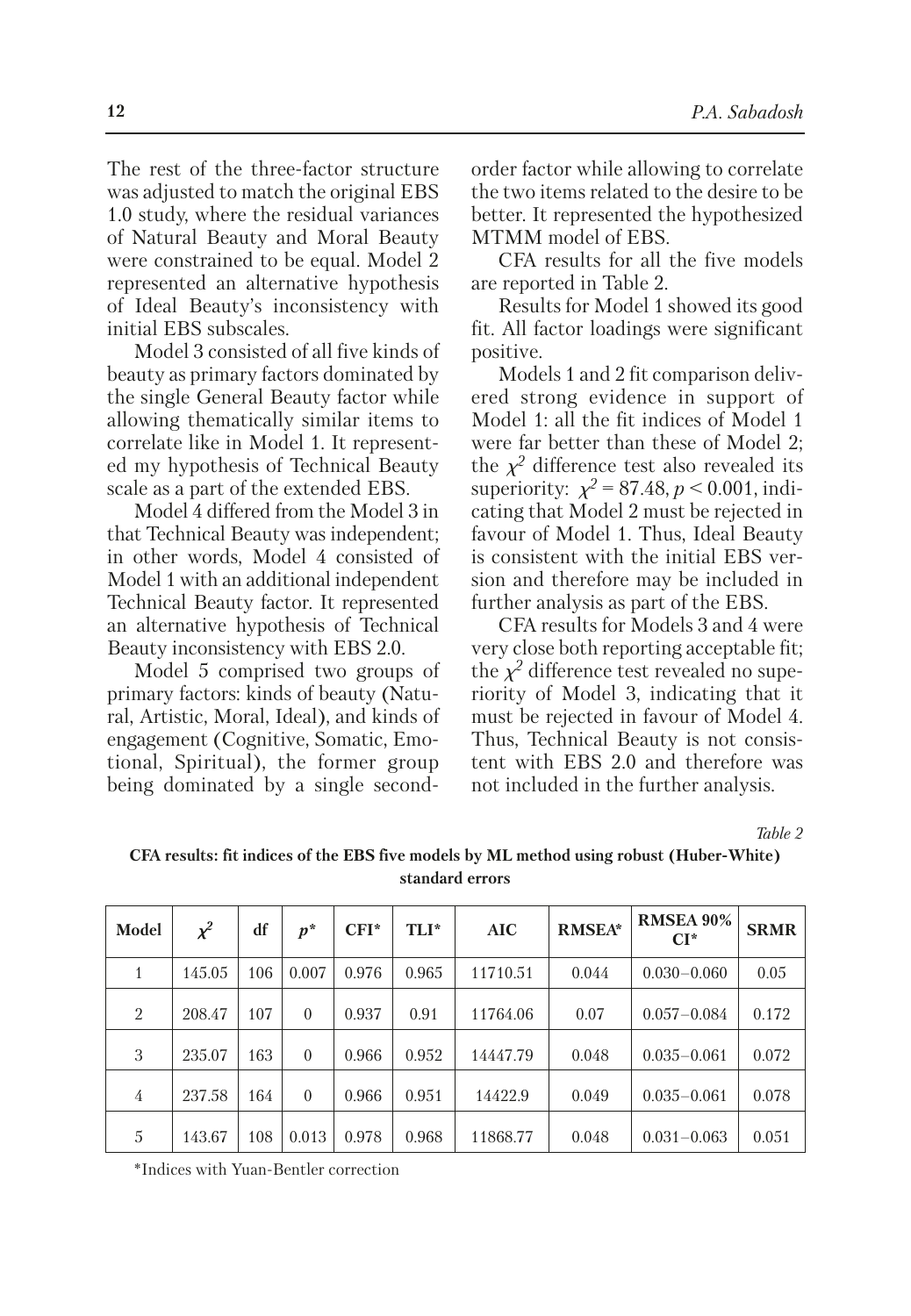Model 5 results showed its good fit, being the only one with  $\chi^2$  test's *p*value > 0.01. The model with standardized parameter estimates is presented in Figure 1. Factor loadings were all positive while 8 of 16 loadings on engagement scales and specifically all loadings on Cognitive Engagement did not reached the significance level  $p < 0.05$ . Besides, the informationbased AIC prioritized Model 1 as being more parsimonious. Nevertheless, as Model 5 had been theoretically grounded, more comprehensive and encompassing Model 1, it was implicated in the further analysis. Indeed, it is better to treat with an engagement factor instead of a bunch of inter-items correlations posited in Model 1 (or than to not consider them at all).

#### *Reliability*

Standardized Cronbach's  $\alpha$  reached 0.92 for EBS 2.0 total score; it ranged 0.82–0.90 for beauty scales and 0.66– 0.75 for engagement scales.

Corrected item-total correlation coefficients had the range of 0.50–0.68 for EBS total score except for two

*Figure 1*

## **CFA results of the EBS multitrait-multimethod model (Model 5) with standardized ML parameter estimates**

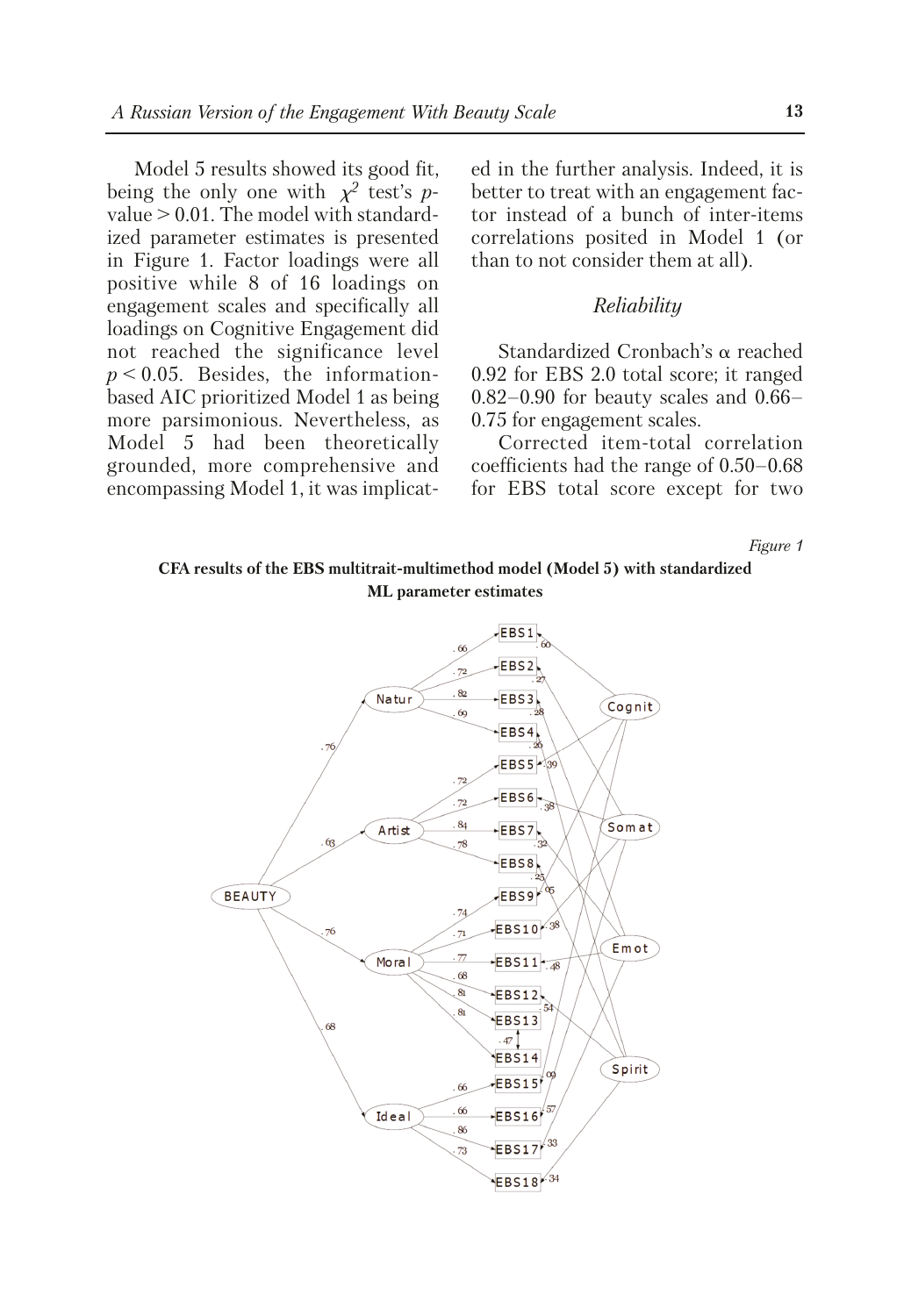Cognitive Engagement items below 0.50, and of 0.54–0.78 for beauty scales. Those coefficients were ranged from 0.36 to 0.49 for Cognitive Engagement; two more of them were below 0.50 for Somatic Engagement; those for the rest of engagement scales having the range of 0.50–0.57.

## *Concurrent (known-group) validity: gender and specialization effects*

Girls and boys had uneven distribution across specializations: more than half the girls (54%) were in humanities classes, while only less than one-fifth (19%) of the boys did. In order to treat specialization effect separately from that of gender as well as to check these factors for interaction mixed effects Type II (hierarchical SS) analysis of variance (ANOVA) was applied, with beauty and engagement scales as within-subject factors. In order to balance item number across scales, only the first four items of Moral Beauty were included in the analysis, omitting the two items related to the desire to be better. A subsample was composed from classes specializing in chemistry, humanities, physics, or mathematics selected as having enough members, with  $N = 157$  after the three lowest scores were omitted as outliers.

The ANOVA results are presented in Table 3. Besides that of Gender, analysis

*Table 3*

| Source of variation                                 | df | df err | <b>SS</b> | SS err  | F          | $\eta_{\text{G}}^2$ |
|-----------------------------------------------------|----|--------|-----------|---------|------------|---------------------|
| Gender                                              | 1  | 149    | 176.71    | 1919.38 | $13.72***$ | 0.03                |
| Specialization                                      | 3  | 149    | 284.26    | 1919.38 | $7.36***$  | 0.048               |
| Beauty                                              | 3  | 447    | 54.9      | 1681.73 | $4.86**$   | 0.01                |
| Engagement                                          | 3  | 447    | 827.41    | 834.85  | 147.67***  | 0.127               |
| Gender×Specialization                               | 3  | 149    | 28.17     | 1919.38 | 0.73       | 0.005               |
| Gender×Beauty                                       | 3  | 447    | 60.42     | 1681.73 | $5.35***$  | 0.011               |
| Specialization×Beauty                               | 9  | 447    | 42.78     | 1681.73 | 1.26       | 0.007               |
| Gender×Engagement                                   | 3  | 447    | 15.25     | 834.85  | $2.72*$    | 0.003               |
| Specialization×Engagement                           | 9  | 447    | 25.46     | 834.85  | 1.51       | 0.004               |
| Beauty×Engagement                                   | 9  | 1341   | 44.92     | 1241.59 | $5.39***$  | 0.008               |
| Gender×Specialization×Beauty                        | 9  | 447    | 24.1      | 1681.73 | 0.71       | 0.004               |
| Gender×Specialization×Engagement                    |    | 447    | 20.98     | 834.85  | 1.25       | 0.004               |
| Gender×Beauty×Engagement                            | 9  | 1341   | 9.54      | 1241.59 | 1.15       | 0.002               |
| Specialization×Beauty×Engagement                    |    | 1341   | 29.67     | 1241.59 | 1.19       | 0.005               |
| Gender×Specialization×Beauty<br>$\times$ Engagement |    | 1341   | 14.48     | 1241.59 | 0.58       | $\Omega$            |

**Mixed effects Type II ANOVA results of the EBS**

 $p < 0.05$ , \*\*  $p < 0.01$ , \*\*\*  $p < 0.001$ . The *p*-values of the tests including between-subject factors are reported with Greenhouse-Geisser correction.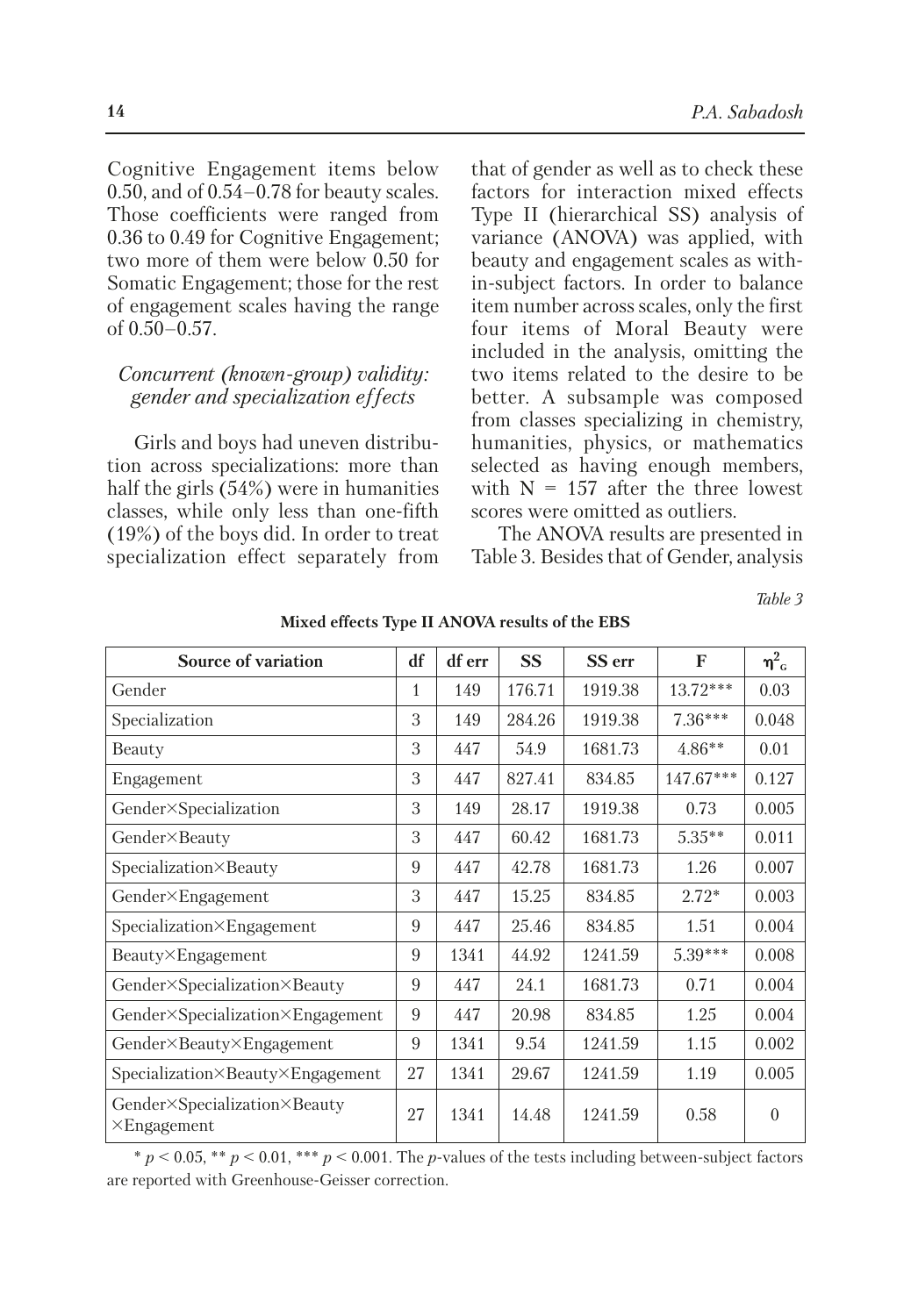revealed the Specialization main effect. Pairwise comparisons with the Holm-Bonferroni correction revealed that young humanity scholars and physicists scored significantly higher on EBS than chemists and mathematicians did. No interaction of the Gender and Specialization factors was found.

The two within-subject factors also produced significant effects: of small size for kinds of beauty and of medium size for aspects of engagement. The both factors interacted with Gender and with each other. Pairwise comparisons revealed that girls' scores of Natural and Artistic Beauty were higher than those of Moral and Ideal Beauty; contrarily with this finding, boys were scored lower on Artistic Beauty than on the rest of the beauty scales. Cognitive Engagement mean scores were higher than all other engagement scales in the sample, while Emotional Engagement scores were higher than Somatic and Spiritual Engagement ones. Boys, while scoring in general lower than girls did not differ from them in Cognitive Engagement. Besides, post hoc tests revealed withinsubject factors interaction exact details: Emotional and Spiritual Engagement with Natural Beauty were higher than with other beauty kinds, while there were no statistically significant differences between kinds of beauty scores in the rest of engagement aspects.

# **Discussion**

All initial EBS scales demonstrated good discriminative power as it appears from the descriptive statistics. The positive bias in aesthetic traits scales was reported and interpreted by other authors as a subjective value of aesthetics (Lundy, Schenkel, Akrie, & Walker, 2010). On the other hand, the fact that EBS contains only unipolar subscales with no reverse items may explain the bias as well.

The new Ideal Beauty scale of EBS 2.0 being theoretically grounded showed good reliability, structural consistency with the rest of the scale, interacting in a similar way with Gender and Specialization, thus demonstrated different aspects of validity as part of EBS and should be used as one of its subscales.

The situation with the experimental Technical Beauty scale is quite opposite: while internally reliable, it showed no significant relation to EBS, and its frequencies distribution had opposite bias. These features may be explained in the same logic as above, i. e. by Technical Beauty not being a part of the "engagement with beauty" construct and (consequently) having a less subjective value. An alternative explanation may be given to its distribution's features: EBS items are grouped by kinds of beauty and Technical Beauty came the last; few participants reported that the questionnaire was boring. Thus there may be an order effect. In all the cases Technical Beauty's lack of relation with EBS may be treated as an evidence of the latter's discriminant validity.

Engagement scales are theoretically well grounded, and the corresponding measurement model fits well the data. On the other hand, the latter finding cannot serve as a strong evidence of the model's priority because of lack of its statistical superiority over the alternative (initial) model. Engagement scales were especially less reliable than beauty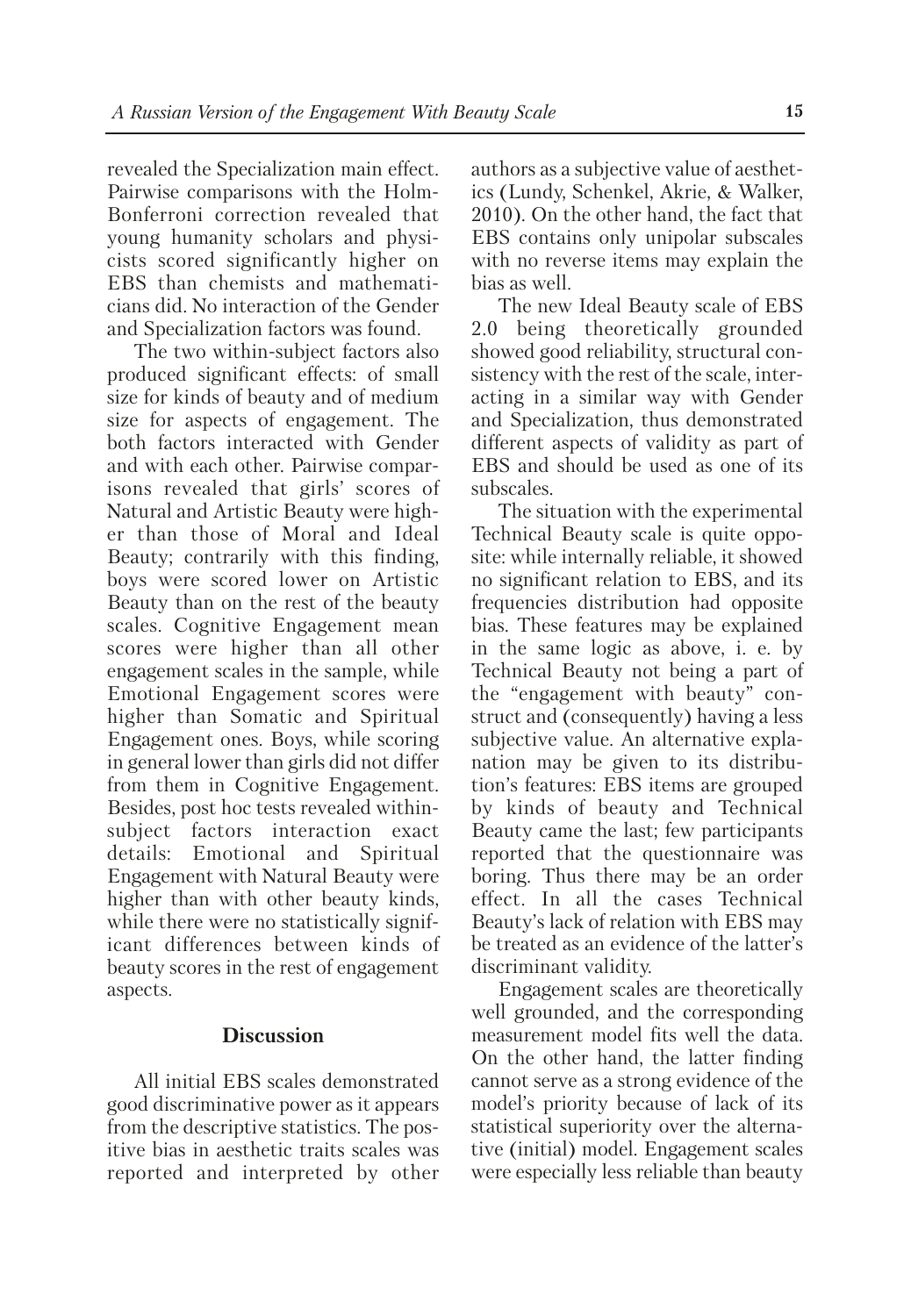scales. Again, these results may be explained by the order effect of the items: while they are grouped by kinds of beauty, aspects of engagement are in turn dispersed that may cause their lower reliability.

Cognitive Engagement had the biggest lack of internal consistency while demonstrating the highest average scores. Firstly as it appears from the items content, cognitive engagement means any form of beauty awareness while other kinds of engagement are focused on more definite, particular engagement aspects. Subsequently Cognitive Engagement obtains the highest scores as the most generalized scale. Then secondly, as the Cognitive Engagement score distribution is the most biased, left-skewed one, its correlations indices may be lowered by the ceiling effect.

Thus the overall fit of the MTMM model may be affected by the mentioned EBS design flaws. However we have enough evidences to consider this model as matching the data and helpful for various research and diagnostic tasks.

Distinct gender bias was revealed in the study, general aesthetic responsiveness being significantly higher in girls in comparison to boys. The finding is in line with traditional gender stereotypes as well as with results obtained in some of previous EBS validation studies. Another important finding is the specialization effect where the humanity scholars self-reported the highest engagement with beauty level. The result is anticipated and accordant with those obtained in English version EBS studies. The differences between specialization in physics and other natural sciences are in turn unexpected while also demonstrating the discriminative power of EBS, but they need to be investigated more in depth for accurate interpretation, and in fact may be due to the peculiarities of the sample.

Beauty subscales profiles depended on the participants' gender: girls were particularly aesthetically responsive to arts and nature, while boys paid the least attention to artistic beauty. As to engagement scales, while the order was the same for all with Cognitive Engagement being the most rated (that again may be due to its overgeneralization) followed by Emotional one, gender affected the comparative degree of engagement in that boys demonstrated the same level of cognitive engagement as girls while being much less responsive in the affective plane. This result stays in line with the traditional male gender role as less emotional than the female one. The reported boys' relatively high cognitive engagement can be alternatively explained by the social desirability effect, probably due to the focus on the pupils' cultural level in the lyceum. The observed effects of gender may be also due to its role in developmental differences in adolescents.

Finally there is a relationship between kinds of beauty and aspects of aesthetic responsiveness: emotional and spiritual engagements were more intense in the case of natural beauty while this difference was not shown in cognitive and somatic aspects of engagement. This relationship is awaiting explanation, but meanwhile it demonstrates the usefulness of engagement scales assignment.

Thus, in the presented study conducted on a sample of academically successful adolescents EBS 2.0 Russian version showed good psychometric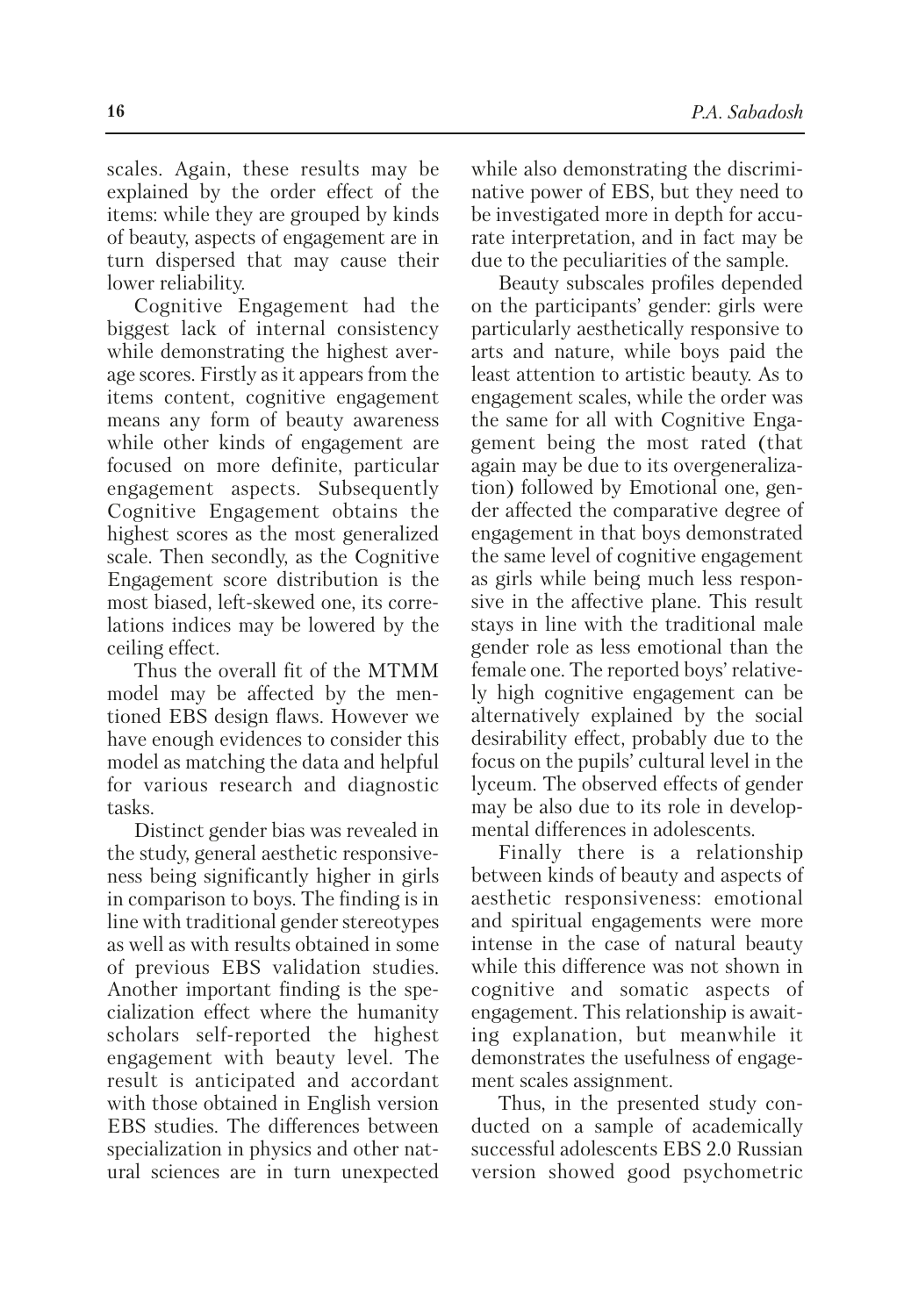qualities: discriminative power, reliability, as well as different aspects of validity: content, structural, concurrent. The freshly created and introduced technical beauty scale showed no relationship with the engagement with beauty construct as operationalized in the EBS, the result we can see again as an evidence of the EBS discriminative validity. The proposed MTMM model of EBS, more complex as compared to the original one, demonstrated its statistical fit and effectiveness. Aesthetic responsiveness dependencies from respondent's gender and educational specialization were revealed. The generalizability of these findings needs to be justified by further studies.

## **Acknowledgements**

I wish to thank Dr. Rhett Diessner and Yana I. Varvaricheva for their help in the course of EBS 2.0 translation. I equally thank my colleague Dr. Elena V. Volkova as well as the lyceum AESC UrFU staff for their help in organizing the study.

#### **References**

- Burovikhina, I. A., Leontiev, D. A., & Osin, E. N. (2007). Sily kharaktera kak resursy lichnosti podrostka: opyt primeneniya oprosnika Profil lichnyh dostoinstv [Character strengths as adolescent personality resources: experience of Personal Virtues Profile questionnaire application]. *Psikhologicheskaya Diagnostika*, *1*, 107–127.
- Buuren, S. van, & Groothuis-Oudshoorn, K. (2011). Mice: Multivariate Imputation by Chained Equations in R. *Journal of Statistical Software*, *45*(3), 1–67.
- Costa, P. T., & McCrae, R. R. (1992). *Revised NEO personality inventory (NEO PI-R) and NEO fivefactor inventory (NEO-FFI) professional manual*. Odessa, FL: Psychological Assessment Resources.
- Dachs, I. F., & Diessner, R. (2009). German version of the Engagement With Beauty Scale. *Psi Chi Journal of Undergraduate Research*, *14*(3), 87–92.
- Diessner, R., Solom, R. D., Frost, N. K., Parsons, L., & Davidson, J. (2008). Engagement with beauty: Appreciating natural, artistic, and moral beauty. *The Journal of Psychology*, *142*(3), 303–332.
- Güsewell, A., & Ruch, W. (2012). Are there multiple channels through which we connect with beauty and excellence? *The Journal of Positive Psychology*, *7*(6), 516–529. doi:10.1080/ 17439760.2012.726636
- Haidt, J., & Keltner, D. (2004). Appreciation of beauty and excellence. In C. Peterson & M. E. Seligman (Eds.), *Character strengths and virtues: A handbook of classification* (pp. 537–551). Oxford, UK: Oxford University Press.
- Hui, R., & Diessner, R. (2015). Engagement with beauty in Hong Kong. *Indian Journal of Positive Psychology*, *6*(4), 356–360.
- Lawrence, M. A. (2015). *Ez: Easy analysis and visualization of factorial experiments. R package version 4.3.* Retrieved from https://CRAN.R-project.org/package=ez
- Lundy, D. E., Schenkel, M. B., Akrie, T. N., & Walker, A. M. (2010). How important is beauty to you? The development of the desire for aesthetics scale. *Empirical Studies of the Arts*, *28*(1), 73–92. doi:10.2190/EM.28.1.e
- Oryol, V. E., & Senin, I. G. (2004). *Lichnostnyj oprosnik NEO PI R. Rukovodstvo po primeneniyu* [Personality inventory NEO PI R. Manual]. Yaroslavl: NPC Psikhodiagnostika.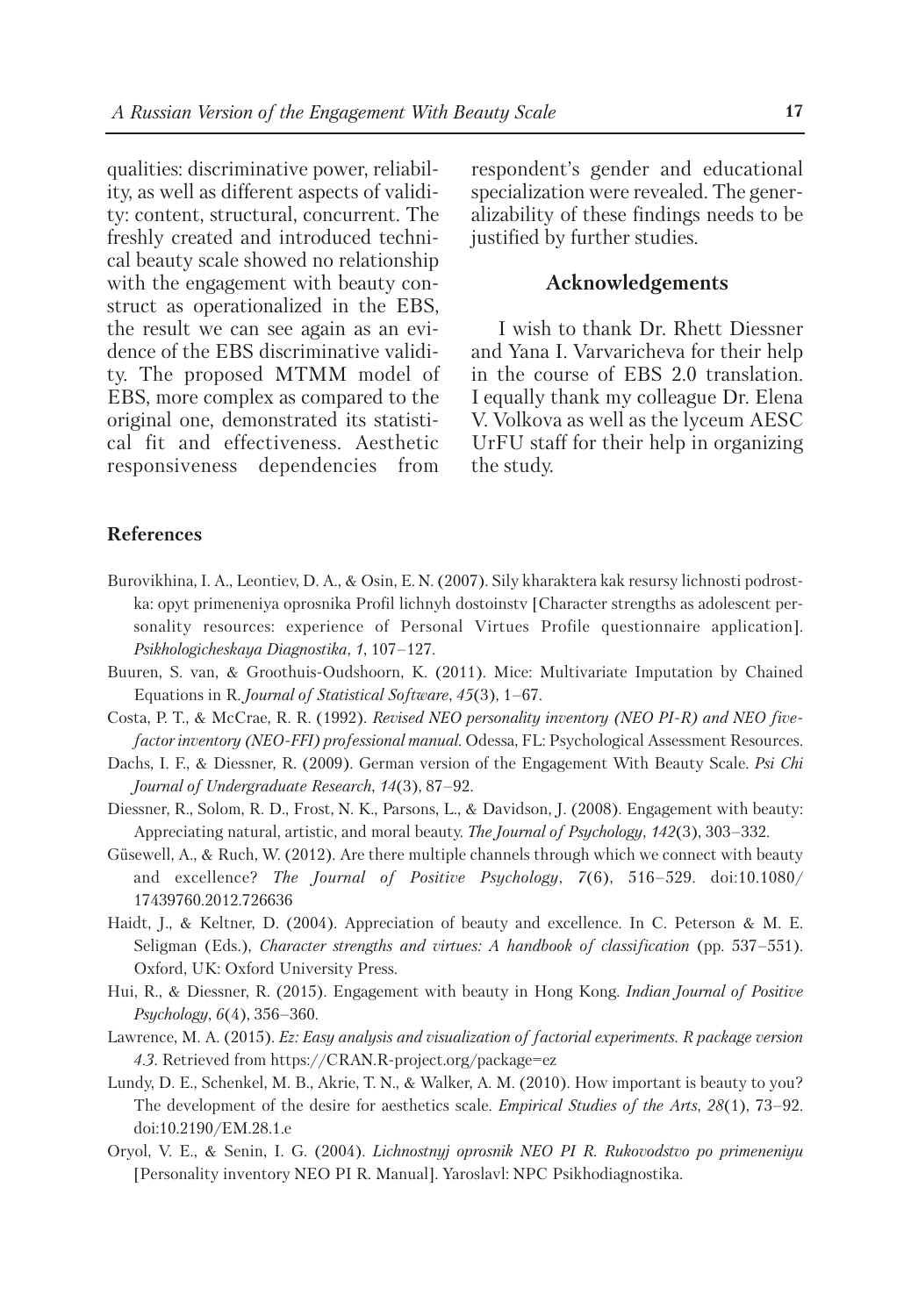- Peterson, C., Park, N., & Seligman, M. E. P. (2006). Greater strengths of character and recovery from illness. *The Journal of Positive Psychology*, *1*(1), 17–26. doi:0.1080/17439760500372739
- Peterson, C., & Seligman, M. E. P. (2004). *Character strengths and virtues: A handbook and classification*. New York: Oxford University Press.
- R Core Team. (2016). *R: A language and environment for statistical computing. (Version 3.25)*. Vienna, Austria: R Foundation for Statistical Computing. Retrieved from https://www.R-project.org/
- Richel, T., Diessner, R., Merchi, J., Dachs, I., Addison, D., Wilson, K., & Nasrullah, S. (2008). *International reliability studies of the Engagement with Beauty Scale (EBS).* Poster presented at the International Counseling Psychology Conference, Chicago, IL.
- Rosseel, Y. (2012). Lavaan: an R package for structural equation modeling. *Journal of Statistical Software*, *48*(2), 1–36.
- Sabadosh, P. (2015a). Aesthetic responsiveness as mental resource: personality trait models and measurement. In *Possibilities of actualization of human mental resources: Collection of scientific articles (2nd international scientific-practical seminar)* (pp. 111–115). Riga: International Higher School of Practical Psychology.
- Sabadosh, P. A. (2015b). Razrabotka metodov diagnostiki esteticheskih sposobnostej: testy esteticheskoj chuvstvitel'nosti [Development of aesthetic abilities measures: aesthetic sensitivity tests]. In *Modern studies of intellect and creativity* (pp. 250–262). Мoscow: Institute of Psychology of Russian Academy of Sciences.
- Sabadosh, P. A. (2016). Metodologiya diagnostiki esteticheskikh sposobnostej [Methodology of aesthetic abilities assessment]. In M. A. Kholodnaya & G. V. Ozhiganova (Eds.), *Personality's mental resources: theoretical and practical studies*: Proceedings of the 3th International Symposium (pp. 153–159). Мoscow: Institute of Psychology of Russian Academy of Sciences.
- Sveidqvist, K., Bostock, M., Pettitt, C., Daines, M., Kashcha, A., & Iannone, R. (2017). Diagrammer: create graph diagrams and flowcharts using R (Version 0.9.0). Retrieved from https://cran.r-project.org/web/packages/DiagrammeR/index.html

*Appendix*

#### **The Russian version of the Engagement with Beauty Scale (EBS 2.0)**

Относительно всех нижеследующих ответов: имейте в виду, что мы спрашиваем только о Вашем *опыте восприятия и чувствования* чего-то как *красивого*. Вообще, многие вещи могут нам нравиться или мы можем считать их важными, в то же время фактически не замечая в них красоты. В связи с этим в последующих вопросах мы не спрашиваем, нравится ли Вам нечто; мы не спрашиваем, считаете ли Вы нечто важным; мы спрашиваем только, есть ли у Вас чувство, что это красиво.

Отметьте каждое из нижеследующих утверждений числом от 1 до 7:

1 = очень непохоже на меня; 2 = непохоже на меня; 3 = немного непохоже на меня;

 $4$  = нейтрально;  $5$  = немного похоже на меня;  $6$  = похоже на меня;  $7$  = очень похоже на меня.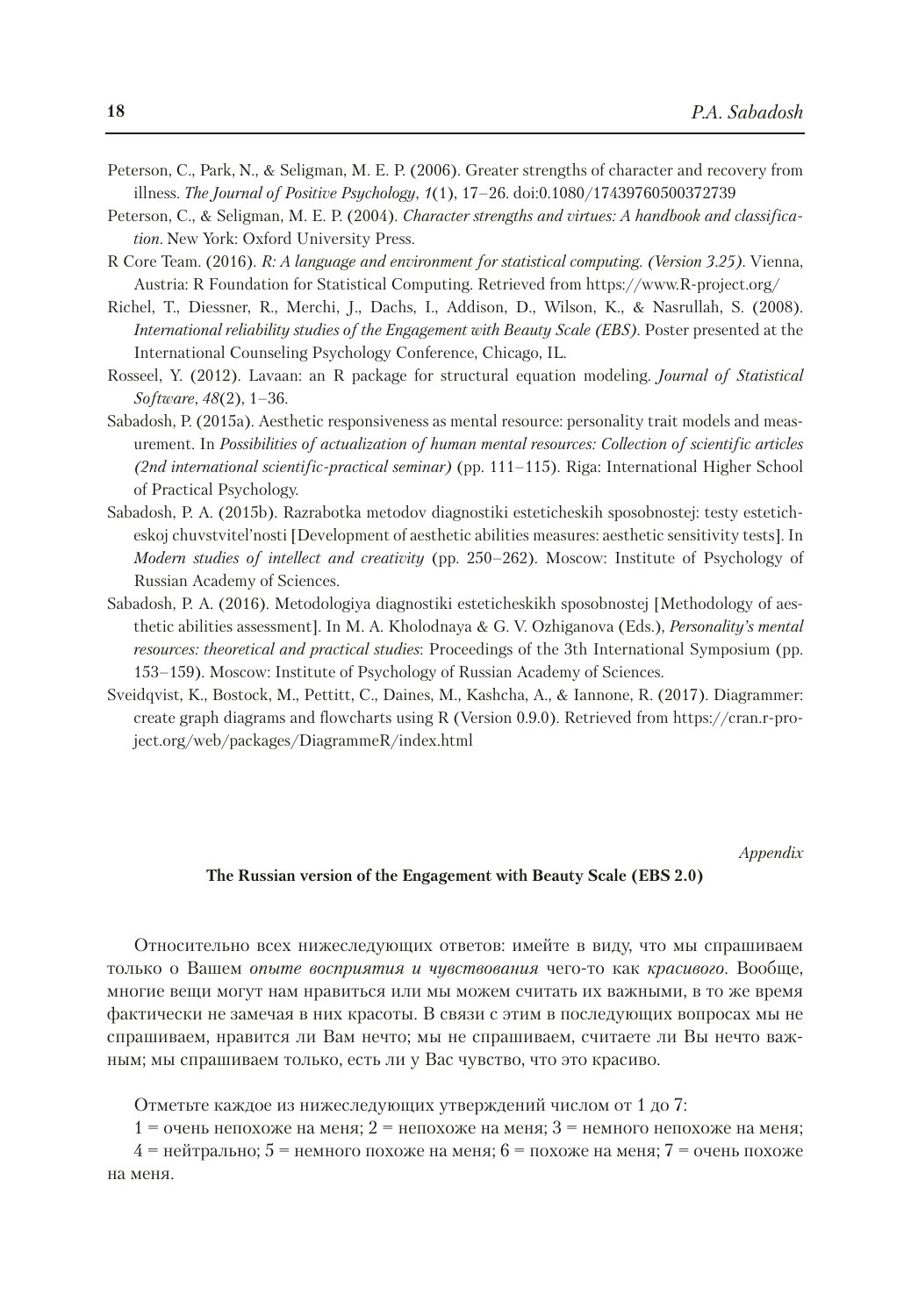Утверждения 1—4 ниже относятся **к переживаниям, связанным с природой и физическим миром, включая горы, скалы, реки, озёра, океаны, пустыни, растения, цветы, деревья, животных и т.д. (но НЕ человеческое тело)**.

1. Я замечаю красоту в одной или более гранях природы.

2. Наблюдая красоту в природе, я чувствую изменения в моем теле, такие как ком в горле, перехваченное дыхание, учащенное биение сердца или другие телесные отклики.

3. Наблюдая красоту в природе, я чувствую волнение, это меня трогает например, испытываю чувство благоговения, удивления, возбуждения, восхищения или подъема.

4. Наблюдая красоту в природе, я чувствую что-то вроде духовного переживания, возможно — чувство единения, слияния со вселенной или любви ко всему миру.

Утверждения 5—8 ниже относятся **к переживаниям, связанным с искусством, например живописью, скульптурой, музыкой, танцем, архитектурой, поэзией, романами, литературой и т.д**.

\_\_\_\_\_5. Я замечаю красоту в искусстве или рукотворных объектах.

\_\_\_\_\_6. Наблюдая красоту в произведении искусства, я чувствую изменения в моем теле, такие как ком в горле, перехваченное дыхание, учащенное биение сердца или другие телесные отклики.

\_\_\_\_7. Наблюдая красоту в произведении искусства, я чувствую волнение, это меня трогает — например, испытываю чувство благоговения, удивления, возбуждения, восхищения или подъема.

\_\_\_\_\_8. Наблюдая красоту в произведении искусства, я чувствую что-то вроде духовного переживания, возможно — чувство единения, слияния со вселенной или любви ко всему миру.

Утверждения 9—14 ниже относятся **к переживаниям, связанным с людьми, когда Вы наблюдаете кого-то (или слышите о ком-то), кто демонстрирует** *впечатляющий акт милосердия, преданности, доброты, сочувствия, прощения, самопожертвования или искреннего служения другим.* Мы относим их к нравственно красивым поступкам.

9. Я замечаю нравственную красоту в людях.

10. Наблюдая нравственно красивый поступок, я чувствую изменения в моем теле, такие как ком в горле, перехваченное дыхание, учащенное биение сердца или другие телесные отклики.

11. Наблюдая нравственно красивый поступок, я чувствую волнение, это меня трогает — например, испытываю чувство благоговения, удивления, возбуждения, восхищения или подъема.

12. Наблюдая нравственно красивый поступок, я чувствую что-то вроде духовного переживания, возможно — чувство единения, слияния со вселенной или любви ко всему миру.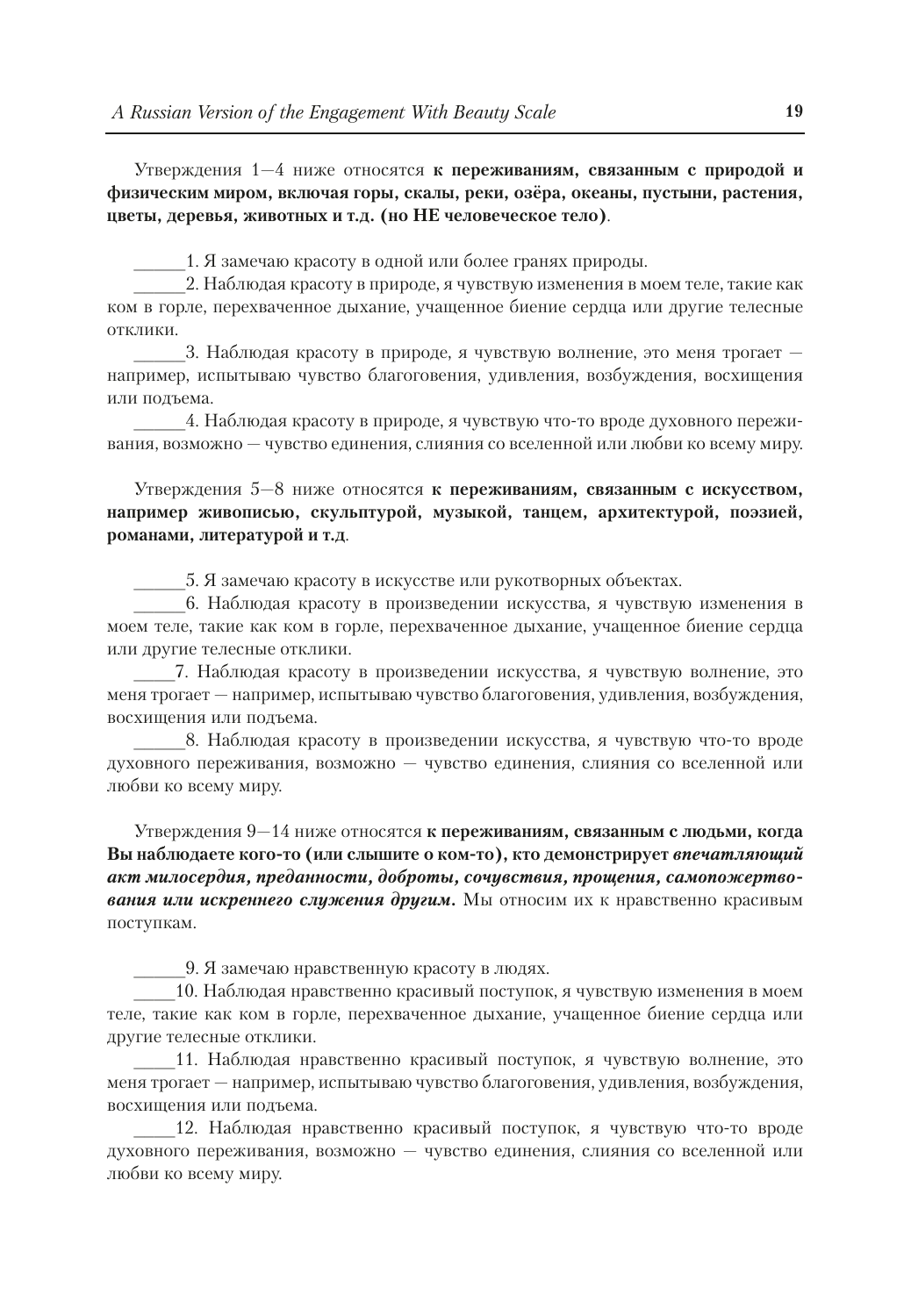13. Наблюдая нравственно красивый поступок, я обнаруживаю в себе желание стать лучше.

\_\_\_\_14. Наблюдая нравственно красивый поступок, я обнаруживаю в себе желание делать добрые дела и больше сил отдавать служению другим.

Утверждения 15—18 ниже относятся **к опыту переживаний идей, таких как философские идеи, политические идеи, религиозные или духовные идеи, научные или математические идеи и т.д.**

\_\_\_\_15. Я обращаю внимание на красивые идеи.

16. Задумываясь над красивой идеей, я чувствую изменения в моем теле, такие как ком в горле, перехваченное дыхание, учащенное биение сердца или другие телесные отклики.

17. Задумываясь над красивой идеей, я чувствую волнение, это меня трогает например, испытываю чувство благоговения, удивления, возбуждения, восхищения или подъема.

18. Задумываясь над красивой идеей, я чувствую что-то вроде духовного переживания, возможно — чувство единения, слияния со вселенной или любви ко всему миру.



Pavel A. Sabadosh — research fellow, Institute of Psychology of the Russian Academy of Sciences, Ph.D.

Research area: musical psychology, psychological aesthetics, differential psychology, psychometrics.

E-mail: sabadosh@psychol.ras.ru